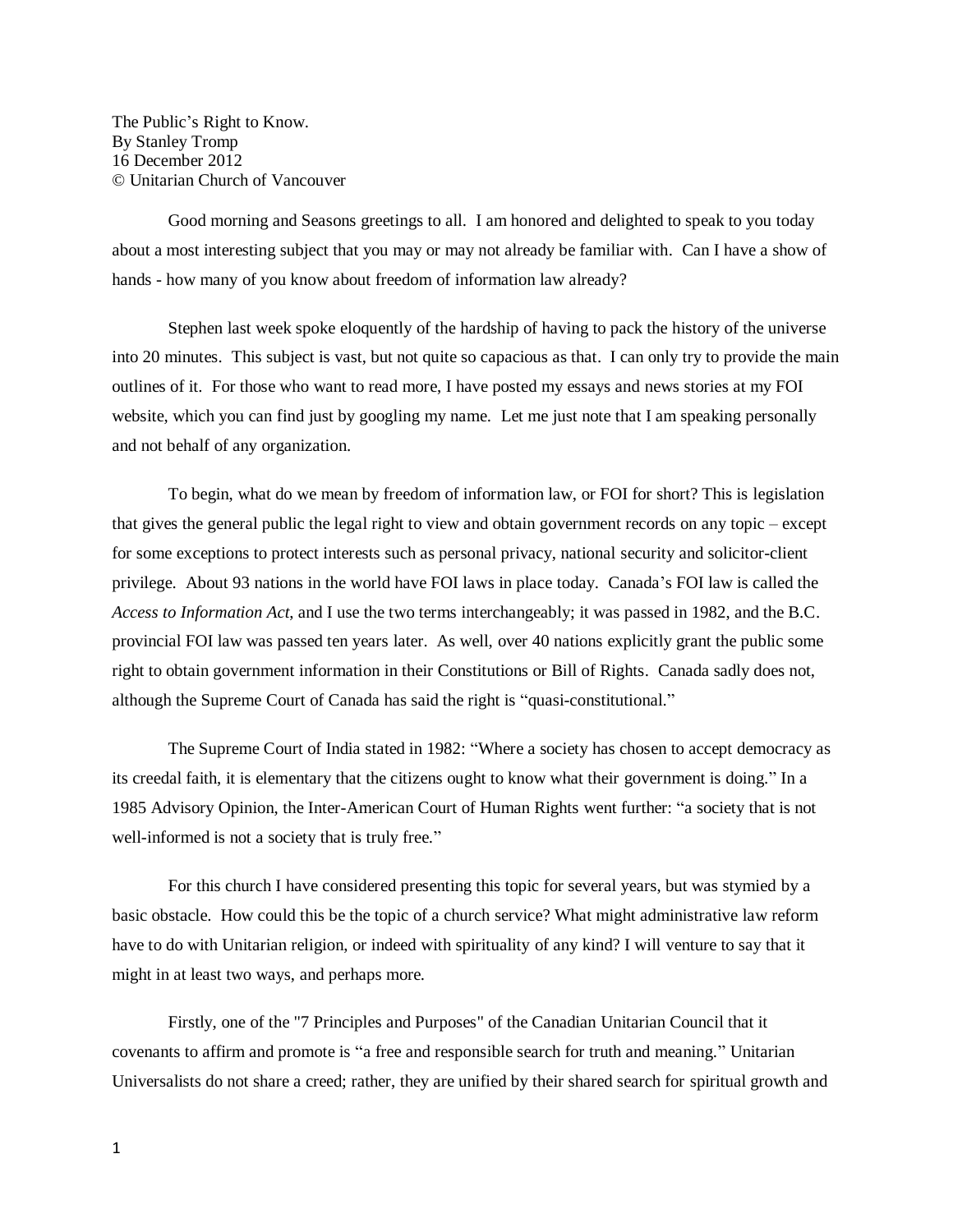by the understanding that an individual's theology is a result of that search and not obedience to an authoritarian doctrine.

In a similar way, the process of obtaining internal government records though FOI requests is an effort to discover reality as it is – not as we think it is, or it might be, or least of all what the state publicly claims it is. Both the Unitarian and FOI realms run parallel and may sometimes overlap, as they are informed by the spirit of critical inquiry, questioning authority and insisting on accountability, and you can rarely have accountability without transparency.

As well, if the right to information cannot be called religious in the conventional sense, it has often been said that it is essential to the wellbeing of a democracy, and that surely has a spiritual dimension. This is very difficult to quantify. Yet some FOI advocates abroad have a faith and fervor that could almost be termed devotional.

It is to these advocates around the world that I dedicated a book I wrote on the subject four years ago (*Fallen Behind: Canada's Access to Information Act in the World Context*). Some are prepared to make the ultimate sacrifice for the transparency cause, all to secure a democratic right that Canadians take for granted and rarely use; it may stir one to hear reports of their struggles. For example, one state in India adopted a *Right to Information Act* in 2003 after being prodded by the hunger strike of an activist, Anna Hazare; then he resumed his hunger strike the next year to push for better enforcement of the act. In India, some FOI activists have received death threats for filing requests and several, such as Satish Shetty, have been killed for doing so.

Their struggles make the obstacles faced by FOI advocates in Canada appear insignificant by contrast. Whenever our FOI system seems onerous, I think about Moscow lawyer Ivan Pavlov, one of the leaders of the Russian FOI movement, who was beaten nearly to death by progovernment thugs ten years ago. Yet partly as a result of his work Russia passed a law in 2006.

Secondly, contemporary Unitarian Universalism espouses a pluralist approach to religious belief, whereby members may describe themselves as atheist, agnostic, deist, monotheist, pantheist, polytheist, pagan, or assume no label at all. The UU movement officially welcomes congregants regardless of their political views, and the UCV website sums it all up as: "Diverse Beliefs, Shared Values."

In a similar way, freedom of information law entails a search for truth that transcends political parties and ideologies. So when I raise the FOI topic here and someone asks, "What, are you Unitarians meddling in politics again?" I would say no, because this is simply not a political issue. Every Canadian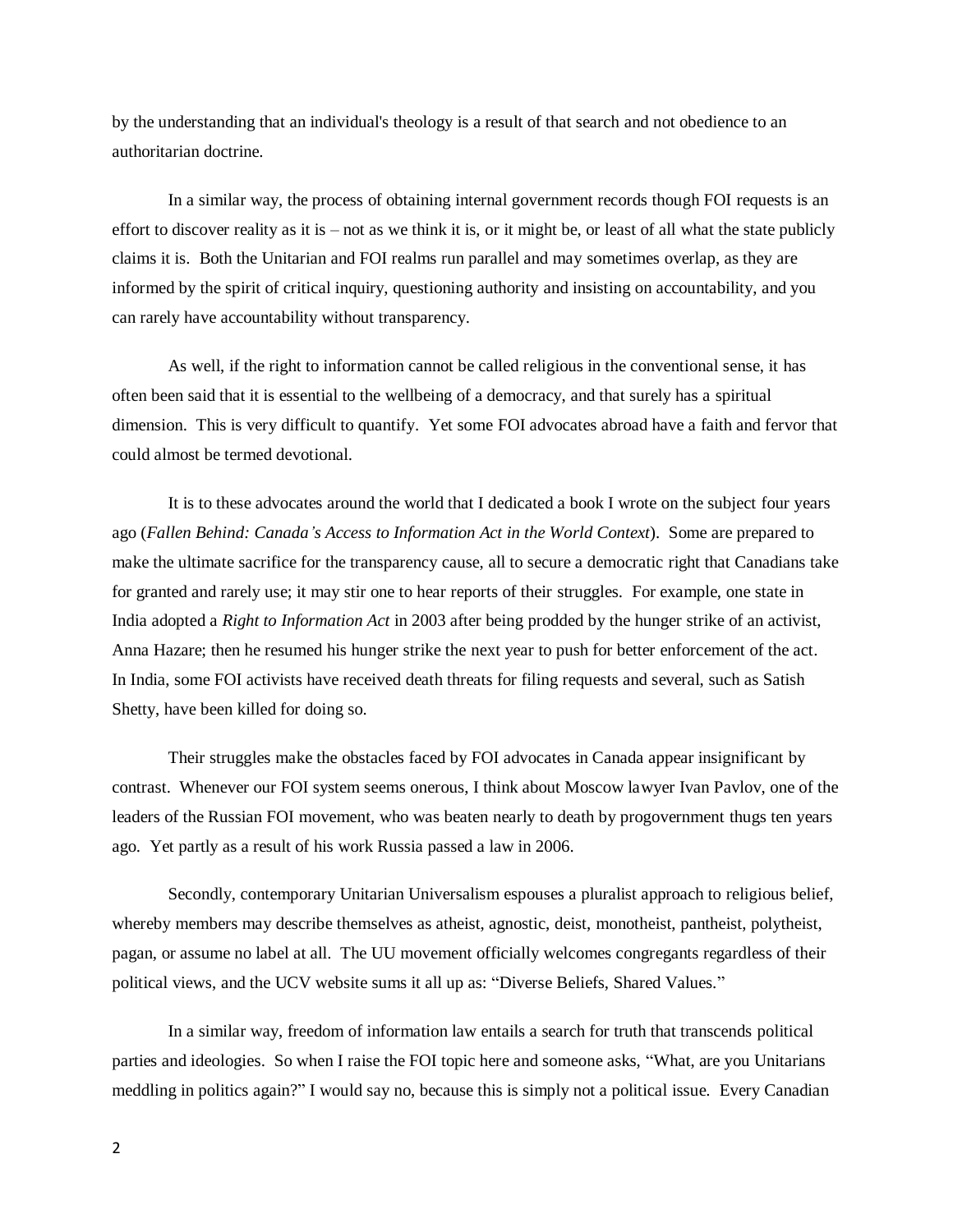party while in opposition pledges strong and often sincere support for the FOI concept, as naturally would just as naturally for the concept of free elections, and all of them usually forget that pledge while in power. As former Information Commissioner John Reid said in 1999: "It amuses me to see the profound change in attitude about access to information which occurs when highly placed insiders suddenly find themselves on the outside. And vice versa!"

How well these religious and secular searches for truth are achieved in practice is a whole other story, but to fall short of the ideal - as we usually shall - is no reason to stop reaching for it.

Governmental freedom of information in legal study and journalistic practice has been my life's main work for the past twenty years, and perhaps it will be for some decades to come. This endeavor has been at times both very satisfying and very frustrating.

\_\_\_\_\_\_\_\_\_\_\_\_\_\_\_\_

How did all this begin for me? I recall it clearly. Twenty years ago I was a student at Langara College journalism school (just down the road on 49th Avenue), when I heard that the college had commissioned a report on the seismic condition of the building. But the building manager at the time refused to release it, despite the students' right and need to know if the roof could collapse on their heads during an earthquake. In a very imperious and disdainful manner, he told me, "The report is technically too complex for you to understand, and I don't have time to explain it to you. You can ask the president, and if she tells me to release it, then I will." We did so, and finally got it. The B.C. FOI law came into force a year later, which meant that such a refusal would have been impossible thereafter. But this event instilled in me a profound opposition to government secrecy from then on.

Later when I was with *The Ubyssey* student newspaper, we waged and won a very costly five year legal battle to view UBC's exclusive marketing contract with Cola-Cola. For the past six years I have been embroiled in a legal dispute to overturn UBC's refusal to open up records 5 of its wholly owned and controlled private companies, as it incorrectly claims these are "independent" entities and so not covered by the FOI law. These include UBC Properties Investments Ltd., which manages 100 hectares of public land, and the equivalent of a new town being built there, mostly in secret.

Later I used the FOI law to produce more stories for newspapers, newsmagazines and websites. These include the minutes of cabinet meetings in Ottawa from the 1980s (because these records are withheld for 20 years), showing how ministers in the Mulroney cabinet struggled in wrenching debates to create new laws on capital punishment and abortion.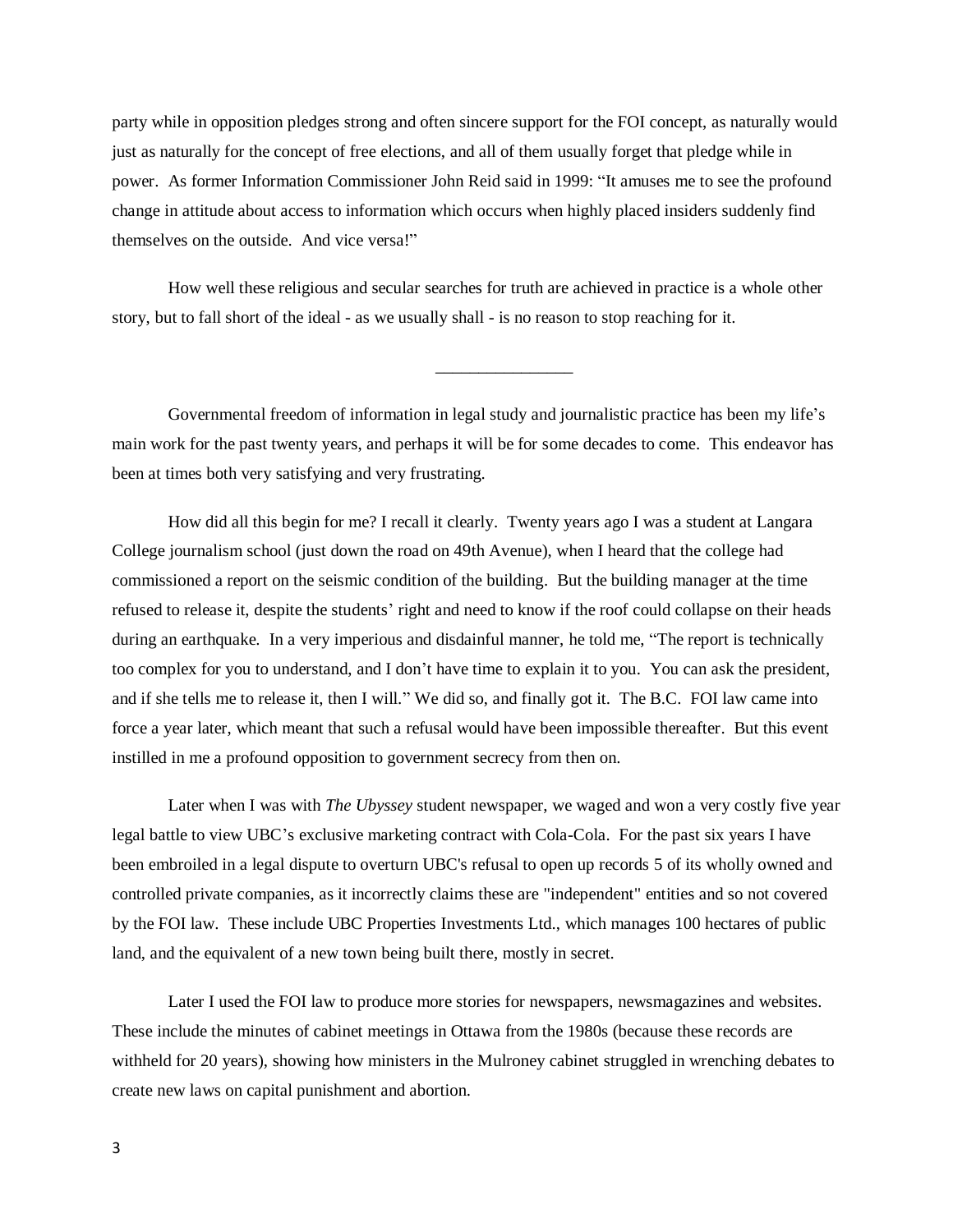I also found an RCMP report warning that the recession may be pushing more truckdrivers into organized crime, as well as memos from the RCMP and the Vancouver Police Department blaming each other for failings in the Robert Pickton debacle. For another story, I discovered memos from bureaucrats in Victoria saying that the recent choice by the federal government to close down its oil-spill response offices in Vancouver and respond to B.C. oil spills from Quebec is "not realistic" and will make it much harder to contain an oil spill here. Using the more effective American FOI law, I found that Canada's ambassador to the United States wrote to the head of the U.S. Environmental Protection Agency, asking it to ignore greenhouse gas emissions from Alberta oil extraction as it decides whether to support the Keystone XL pipeline from Canada to Texas.

On a somewhat lighter note, regarding the 2010 Vancouver Olympic Games, it was through FOI that I learned that thousands of game tickets had been reserved for politicians before the public had any chance to buy them, and that the Olympic Games Secretariat had stopped recording minutes of their meetings after being irritated by my FOI requests for them - a sign of the negative shift to so-called "oral government." After a three year legal squabble, I obtained records showing that ICBC had paid \$650,000 for executives' bonuses on top of their salaries. Last year, I noted how the Chinese consulate on Granville Street had privately written to the Mayor of Vancouver urging him to boycott a dance show that supported Falun Gong.

But this process is often onerous. Information is key source of power, prestige and profit, and whoever wished to yield those? For the past 15 years I have had to push for FOI record releases through 22 rulings by the B.C. information commissioner and five court cases. That is because, after I spent a year reading and comparing all the world's FOI laws and practices, I clearly saw how Canada's freedom of information system has fallen far behind those of the rest of the world, and the United Nations FOI standards. The annual transparency rankings put out by the Centre for Law and Democracy in Halifax show a consistent decline in Canada's FOI performance. We now sit in 55th place on a list of 93 countries - tied with Malta but behind Mongolia and Montenegro.

Unless our law is reformed to global standards, there are hundreds more such news stories that need to be told, but will never be. That is why I described Canadian FOI law and practice within the global context as "a world of lost opportunities." The current prime minister promised in 2006 to upgrade our law on eight key points, but fulfilled only a portion of one of these pledges. To be fair, this was slightly better than the previous administration, which did nothing at all.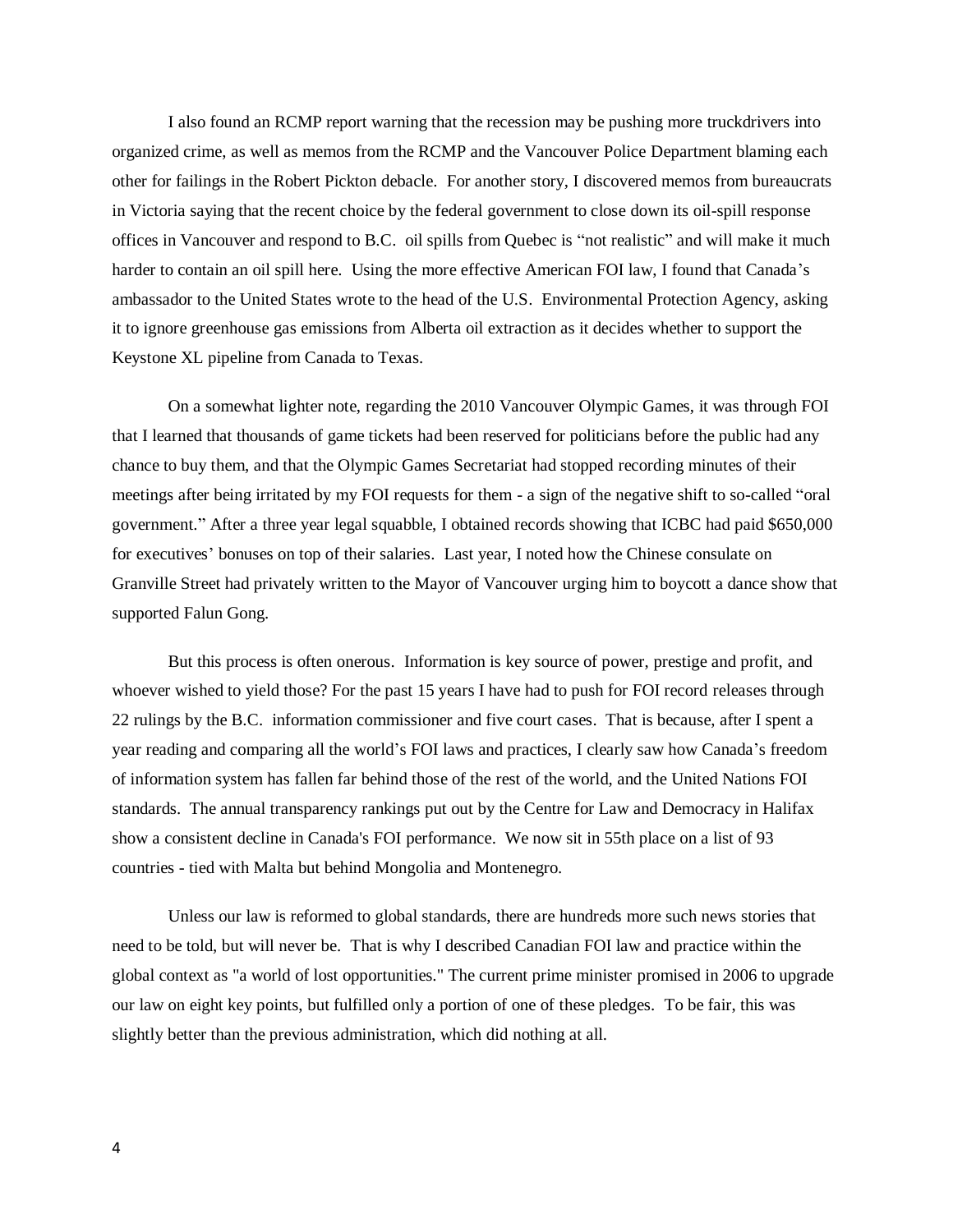It has become almost a cliché to note that transparency is essential for a health democracy. This proverb by now seems so obvious that no one would argue against it. But wait. Some people actually do. For example, the retiring B.C. information commissioner wrote in 1997 that, "Senior government officials have complained that they were no longer free to give candid advice to their political masters, because of the risks of disclosure of what they write in briefing notes. It was almost as if democracy was being undermined by too much democracy. . . . " (Try to figure that one out. I can't.)

The commissioner alluded to the BBC TV fictional character Sir Humphrey Appelby, the supremely suave British bureaucrat, who famously warned, "Minister, you can have good government or open government – but you can't have both." The outlook of many officials is summed up by Sir Humphery in the 1981 *Yes Minister* episode titled Open Government. He and his ally Arnold rebuke a naïve junior named Bernard who supports more transparency: "Bernard claims that the citizens of a democracy have the right to know. We explained that, in fact, they have the right to be ignorant. Knowledge only means complicity and guilt. Ignorance has a certain dignity."

Canadian FOI expert Alasdair Roberts concludes his landmark book *Blacked Out: Government Secrecy in the Information Age*, with these words: "Transparency itself is not enough. . . Do we have a right to information? Certainly. But we also have a responsibility to act on it." But who wants new responsibilities, to solve newly uncovered problems? Some of the senior bureaucrats (an even greater obstacle to FOI than politicians) are trying in their view, very benevolently, and with Orwellian doublespeak, to grant the public freedom *from* information.

In fact how much does the public need to know, care to know, dare to know? In earlier times, religious and political officials would glibly contend that "what the people don't know won't hurt them." But in fact, it can, profoundly. They might also sometimes counter truth8 seekers with the retort, "Do you want the truth? You can't handle the truth." I generally work from the presumption that faith in the public's ability to "handle" reality is preferable to the alternative course, to be decided by others. This, too, is the Unitarian outlook, in this presumably brave new world of the new millennium, and I would far prefer the Phillip Hewett model of intellectual courage.

At times, parents may decide to keep information away from their small children for their own good - such as about a family financial crisis or a potential war – sometimes rightly so, sometimes not. Yet it reminds me of the government reaction to my FOI request for the Victoria legislature's seismic report, one that revealed that, unless it spent \$250 million in upgrades, the buildings could collapse during an earthquake upon the 500 people who work there and cause civil unrest. They blocked access to the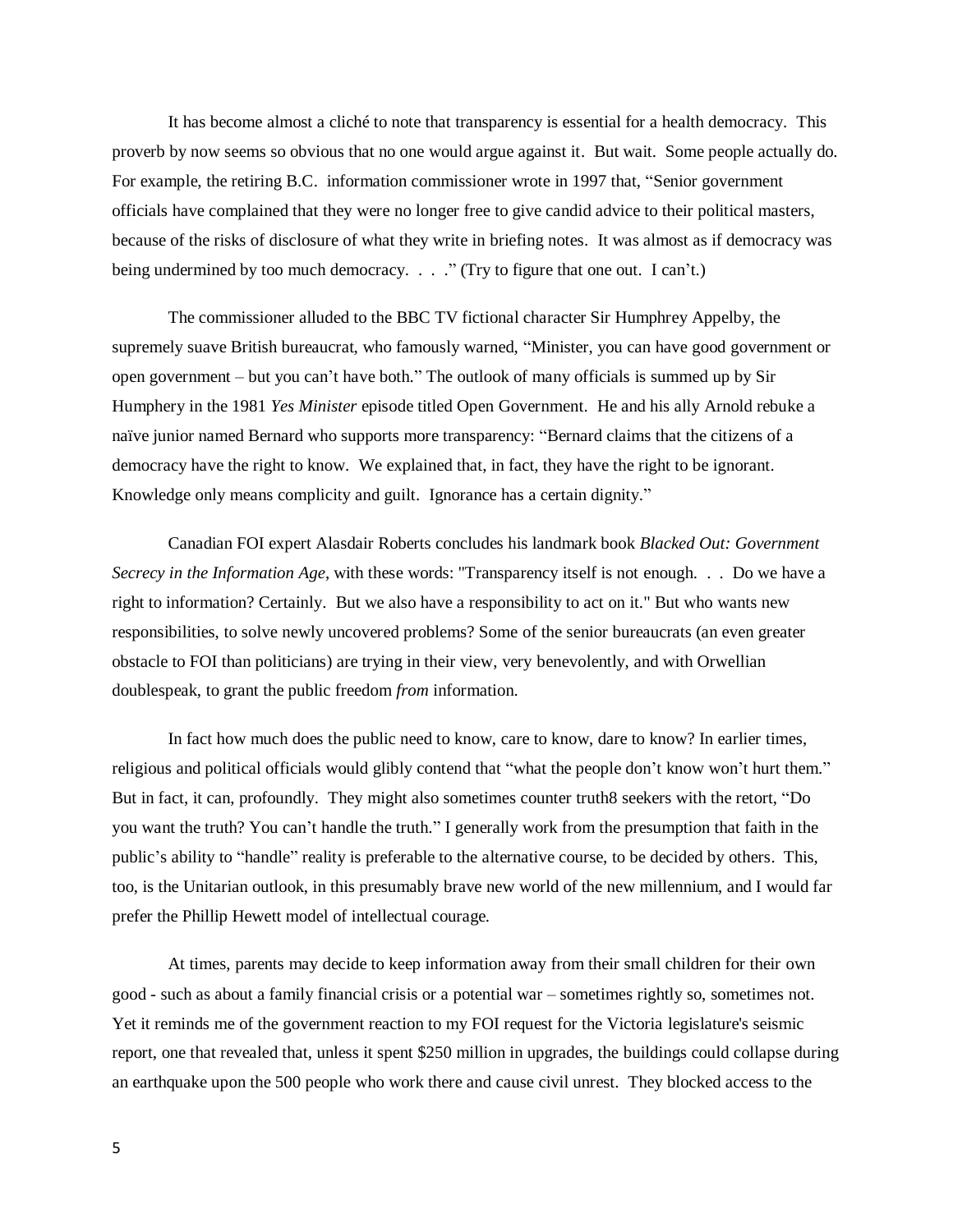report by misapplying four exemptions in the law, but upon my appeal gave it up 14 months later. The Speaker of the House later said he kept the report private because he didn't wish to upset the public. In this view, ignorance is bliss indeed, and yet you may realize the basic mistake of this outlook - that is, what adult citizen wants to be patronized like a child?

What can be amusing up on the screen in *Yes Minister* is often far less so in real life. Politicians resist the letter and spirit of FOI laws not so often with the goal of gaining or consolidating power, but from the fear of losing it - a concern that one can, if not share, at least understand. I also fully accept the need for legitimate secrecy to protect such matters as personal privacy, national security and law enforcement. Yet one problem that governments should attend to far more closely is that its needless or excessive secrecy also fuels public paranoia, falsehoods and conspiracy theories – and when that results, the government has only itself to blame.

Richard Calland wrote for the Carter Center: "With greater knowledge, people. . . can use access to information law to gain the information with which comes greater power. In this sense, the Right to Know is the Right to Live." He meant that in the broad human rights sense. But it occurred to me that this motto of FOI as "the right to live" can apply in a very literal way too.

For example, Canadian's premier FOI applicant Ken Rubin has struggled for years in the courts to obtain records on meat inspections and airline safety. When the media applied through FOI for notes on conference calls during the 2008 meat listeriosis outbreak which killed 20 people, Ottawa illegally delayed the records' release for months. Through FOI requests, CBC radio reporters acquired a key database from Health Canada that chronicled cases of adverse drug reactions, for a news story showing that thousands of seniors were dying each year from the drugs prescribed to them by doctors. In 2005, as a result of their efforts, Health Canada made this database available to the public online.

Of all my FOI stories, the one I like most concerns an audit by the B.C. Finance Ministry, which described gross safety violations for many years - including fire hazards and potential carbon monoxide poisoning - at Vancouver Community College. After it was published, two former VCC teachers wrote to me, voicing thanks for the revelations. One added that in his day the windows at VCC had been sealed shut and, "Students, instructors and staff continually complained about the air quality on campus, but the administration pretty well dismissed our concerns. My department was on the second floor, right above the Diesel department. At times the diesel fumes were so bad, instructors had to let students take a break outside in the quadrangle just to get some fresh air. You had to go outside to get your senses back."